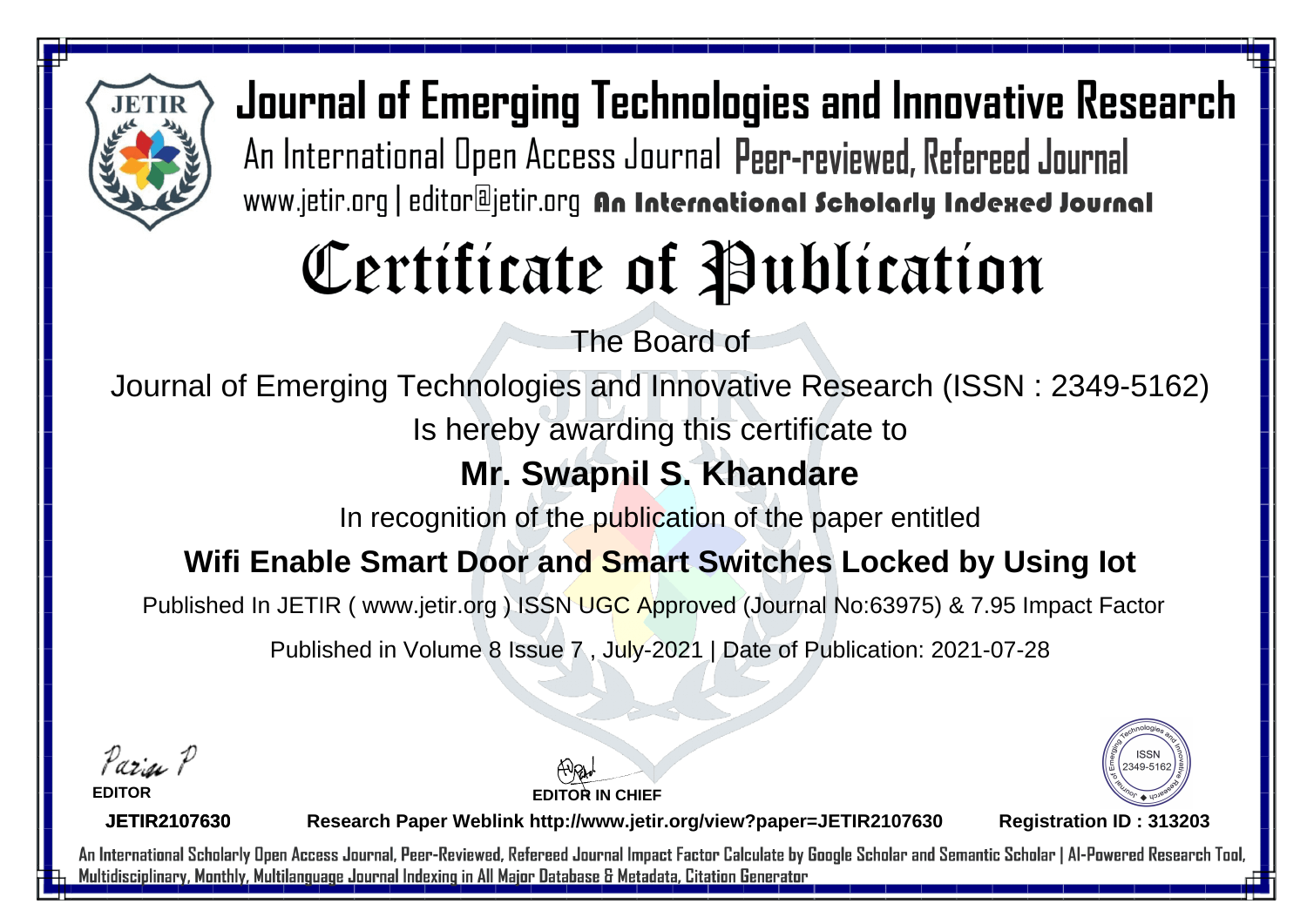

Journal of Emerging Technologies and Innovative Research An International Open Access Journal Peer-reviewed, Refereed Journal www.jetir.org | editor@jetir.org An International Scholarly Indexed Journal

# Certificate of Publication

The Board of

Journal of Emerging Technologies and Innovative Research (ISSN : 2349-5162)

Is hereby awarding this certificate to

### **Dr. Ravindra M. Deshmukh**

In recognition of the publication of the paper entitled

### **Wifi Enable Smart Door and Smart Switches Locked by Using Iot**

Published In JETIR ( www.jetir.org ) ISSN UGC Approved (Journal No: 63975) & 7.95 Impact Factor

Published in Volume 8 Issue 7 , July-2021 | Date of Publication: 2021-07-28

Parin P

**EDITOR**

**EDITOR IN CHIEF**



**JETIR2107630**

**Research Paper Weblink http://www.jetir.org/view?paper=JETIR2107630 Registration ID : 313203**

An International Scholarly Open Access Journal, Peer-Reviewed, Refereed Journal Impact Factor Calculate by Google Scholar and Semantic Scholar | Al-Powered Research Tool, Multidisciplinary, Monthly, Multilanguage Journal Indexing in All Major Database & Metadata, Citation Generator